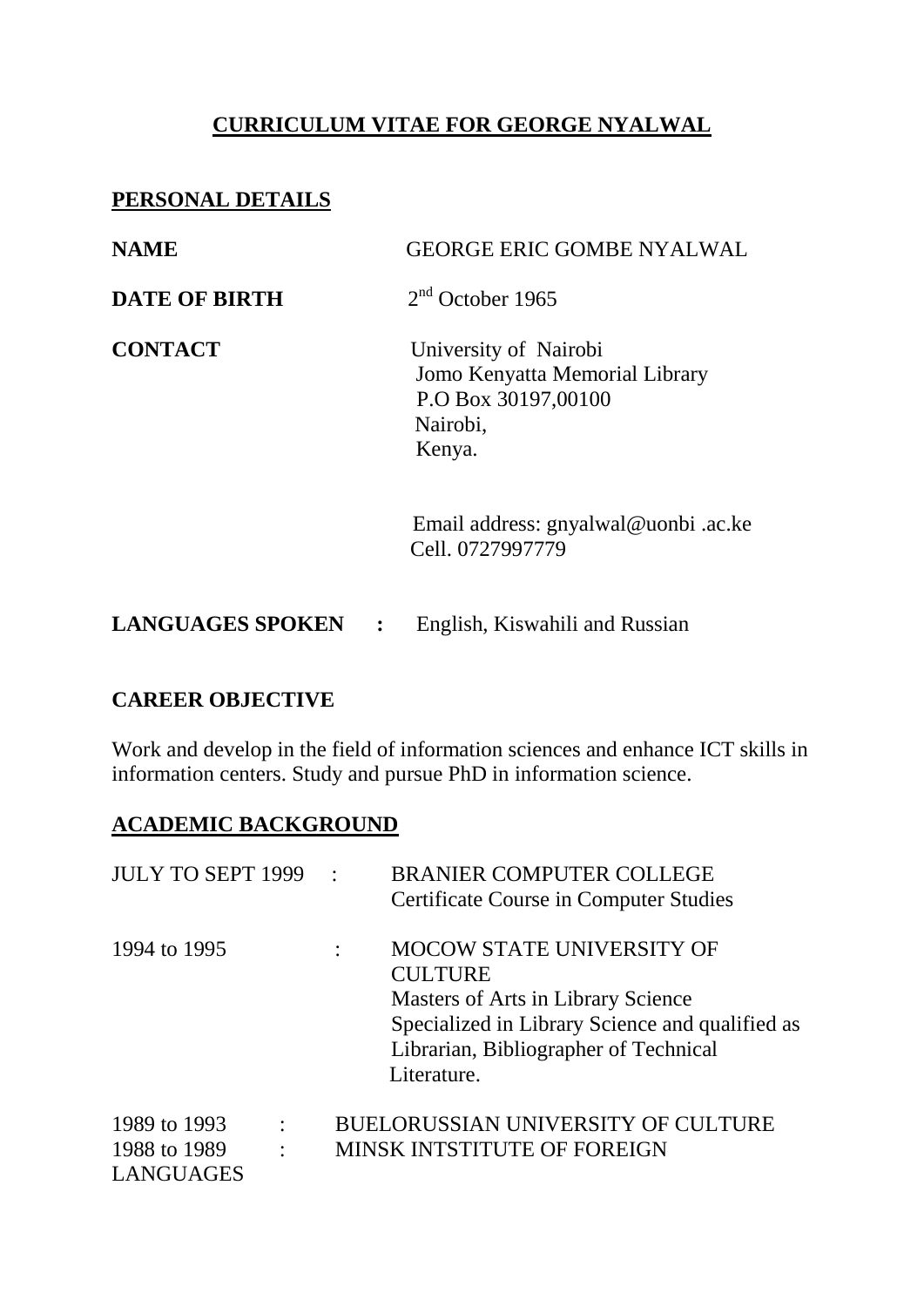Russian Language Course.

|  | 1986 to 1987 : KISII HIGH SCHOOL - KACE      |
|--|----------------------------------------------|
|  | 1984 to 1985 : MUTIGE SECONDARY SCHOOL - KCE |
|  | 1980 to 1983 : DAGORETTI HIGH SCHOOL         |

#### **WORK EXPERIENCE DEPUTY DIRECTOR (PLANNING) LIBRARY AND INFORMATION SERVICES UNIVERSITY OF NAIROBI FROM 10TH MAY 2019 DUTIES:**

- $\triangleright$  Formulating, implementing, monitoring, evaluating, reviewing and updating Library policies, strategies, procedures, guidelines, practices, rules and regulations by leading Library management and the relevant library committees for effective service delivery.
- Compiling of University and Library reports for performance measurements and decision making.
- $\triangleright$  Representing the Library in University planning committees.
- Representing the Director, LIS in University Management meetings especially in tasks related to his/her duties.
- $\triangleright$  Ensuring timely and efficient preparations of Library department budget, performance contracting targets and procurement plan.
- $\triangleright$  Ensuring up to date assets inventory for the Library is maintained.
- $\triangleright$  Managing the promotion of Library and information services.
- Ensuring Library collaborations and international links are maintained and increased.
- $\triangleright$  Overseeing the training of Library staff and users on relevant areas related to the said office.
- $\triangleright$  Teaching information skills within the communication skills course as and when allocated classes by the Chairperson of Communication skills Department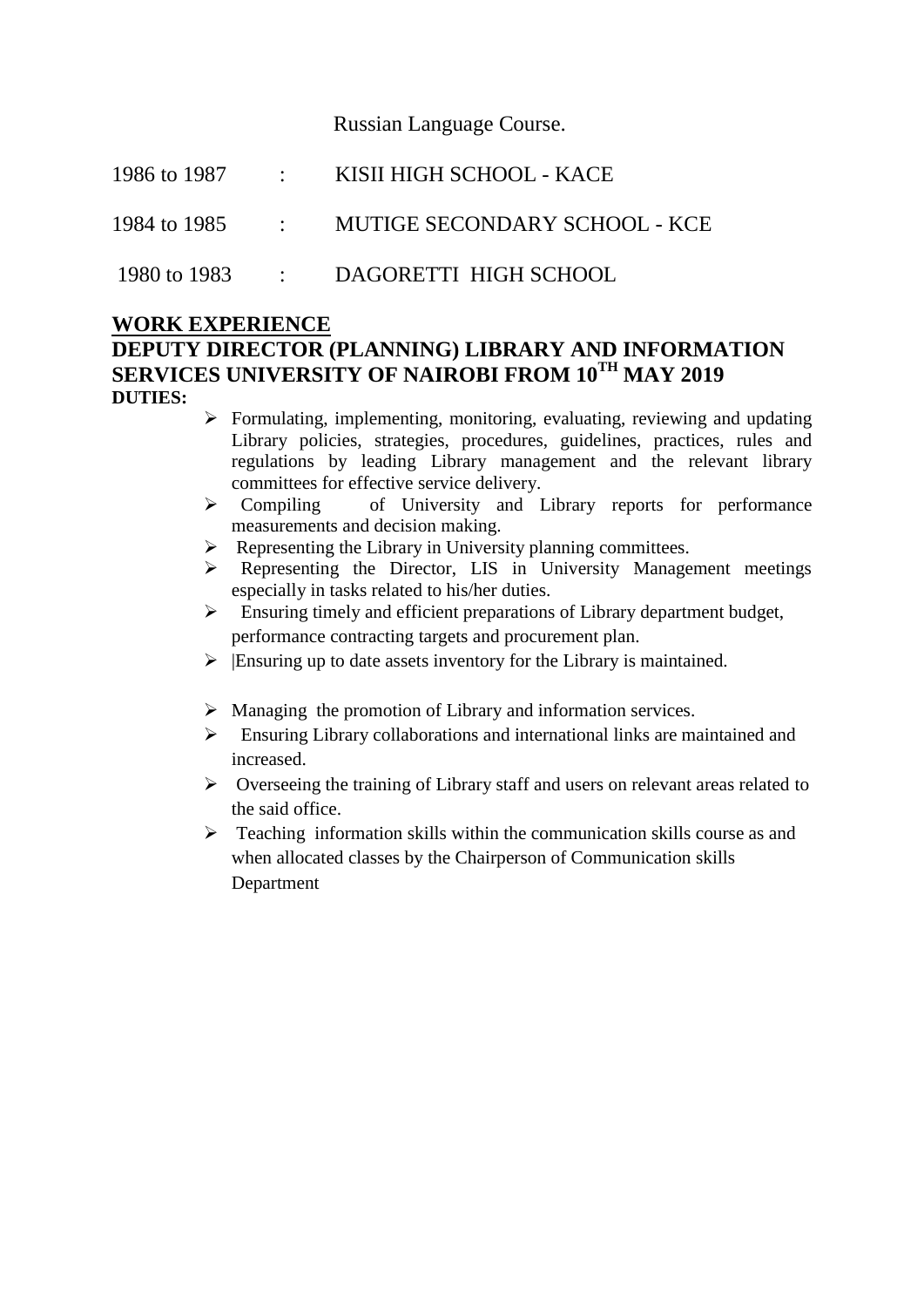## **ACTING DEPUTY DIRECTOR (PLANNING) LIBRARY AND INFORMATION SERVICES UNIVERSITY OF NAIROBI 21 DECEMBER 2016 TO 10TH MAY 2019**

#### **DUTIES:**

- $\triangleright$  Formulating, implementing, monitoring, evaluating, reviewing and updating Library policies, strategies, procedures, guidelines, practices, rules and regulations by leading Library management and the relevant library committees for effective service delivery.<br>  $\triangleright$  Compiling of University and I
- of University and Library reports for performance measurements and decision making.
- $\triangleright$  Representing the Library in University planning committees.
- Representing the Director, LIS in University Management meetings especially in tasks related to his/her duties.
- $\triangleright$  Ensuring timely and efficient preparations of Library department budget, performance contracting targets and procurement plan.
- $\triangleright$  Ensuring up to date assets inventory for the Library is maintained.
- $\triangleright$  Managing the promotion of Library and information services.
- $\triangleright$  Ensuring Library collaborations and international links are maintained and increased.
- $\triangleright$  Overseeing the training of Library staff and users on relevant areas related to the said office.
- $\triangleright$  Teaching information skills within the communication skills course as and when allocated classes by the Chairperson of Communication skills **Department**

# **COLLEGE LIBRARIAN IN CHARGE OF COLLEGE OF BILOLOGICAL AND PHYSICAL SCIENCES LIBRARY CAMPUS UNIVERSITY OF NAIROBI SEPTEMBER 14 2015 TO December 21 2016**

#### **Duties**

- $\triangleright$  Overall management of the library
- $\triangleright$  Collection development (Co-ordination , selection and acquisition of materials)
- $\triangleright$  Allocation of duties to library staff
- $\triangleright$  Supervision of library staff.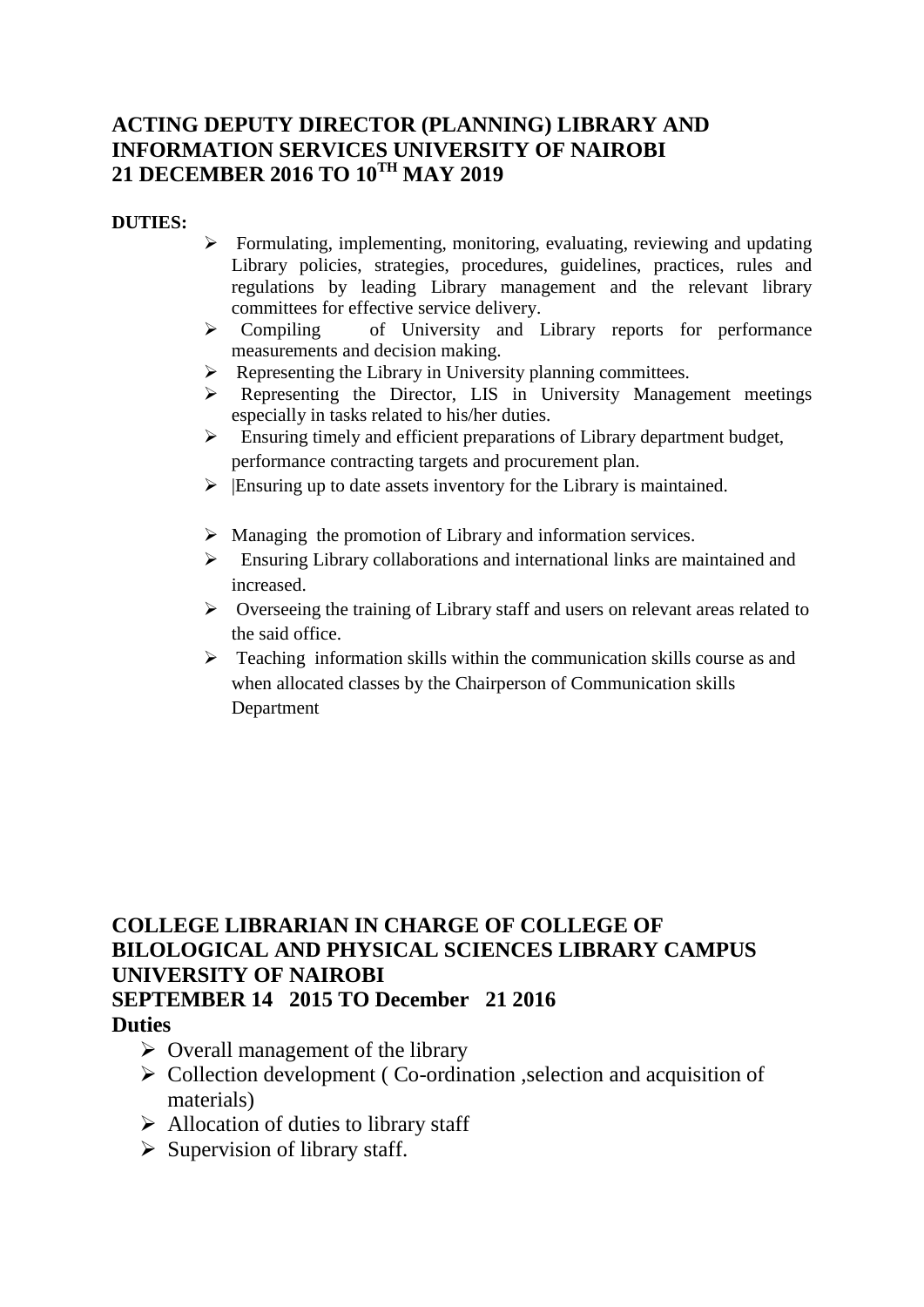- $\triangleright$  Assisting library staff set their performance contract targets and ensuring that they meet them.
- Attending college academic and college management board meetings
- $\triangleright$  Conducting staff appraisals electronically.
- $\triangleright$  Teaching information skills course to Undergraduate Students
- $\triangleright$  Conducting library orientation and registration to first year students

## **ACTING DEPUTY DIRECTOR (TECHNICAL) LIBRARY AND INFORMATION SERVICES UNIVERSITY OF NAIROBI 9 TH MAY T0 13TH SEPTEMBER 2015 Duties**

- > Directing and supervising the operations of the library circulation and technical services staff.
- > Making assignments to staff, training and evaluating staff.
- $\triangleright$  Coordinates technical and circulation operations with other library services and functions.
- $\geq$  Assisting in preparing the annual budget, particularly in relation to technical services and needs.
- $\triangleright$  Reviewing potential materials for acquisition and contributing to acquisition and collection development efforts.
- $\triangleright$  Recommending the adoption of bibliographic maintenance standards and authorities in an automated environment, developing procedures for processing all library materials.
- $\triangleright$  Representing the library on regional automation committees and serving as the library database manager and authority on automation issues.
- $\geq$  Meeting with members of the library and others in order to coordinate activities and exchange information.
- $\geq$  Assisting in drafting bibliographic maintenance and automation policies, as assigned.
- $\triangleright$  Acting for Director of Library Services in Director's absence. Performing related work as required.

## **COLLEGE LIBRARIAN IN CHARGE OF COLLEGE OF HEALTH SCIENCES LIBRARY CAMPUS UNIVERSITY OF NAIROBI FEBRUARY 2013 TO DATE 8TH MAY 2015 Duties**

- $\triangleright$  Overall management of the library
- $\triangleright$  Collection development (Co-ordination , selection and acquisition of materials
- $\triangleright$  Allocation of duties to library staff
- $\triangleright$  Supervision of library staff.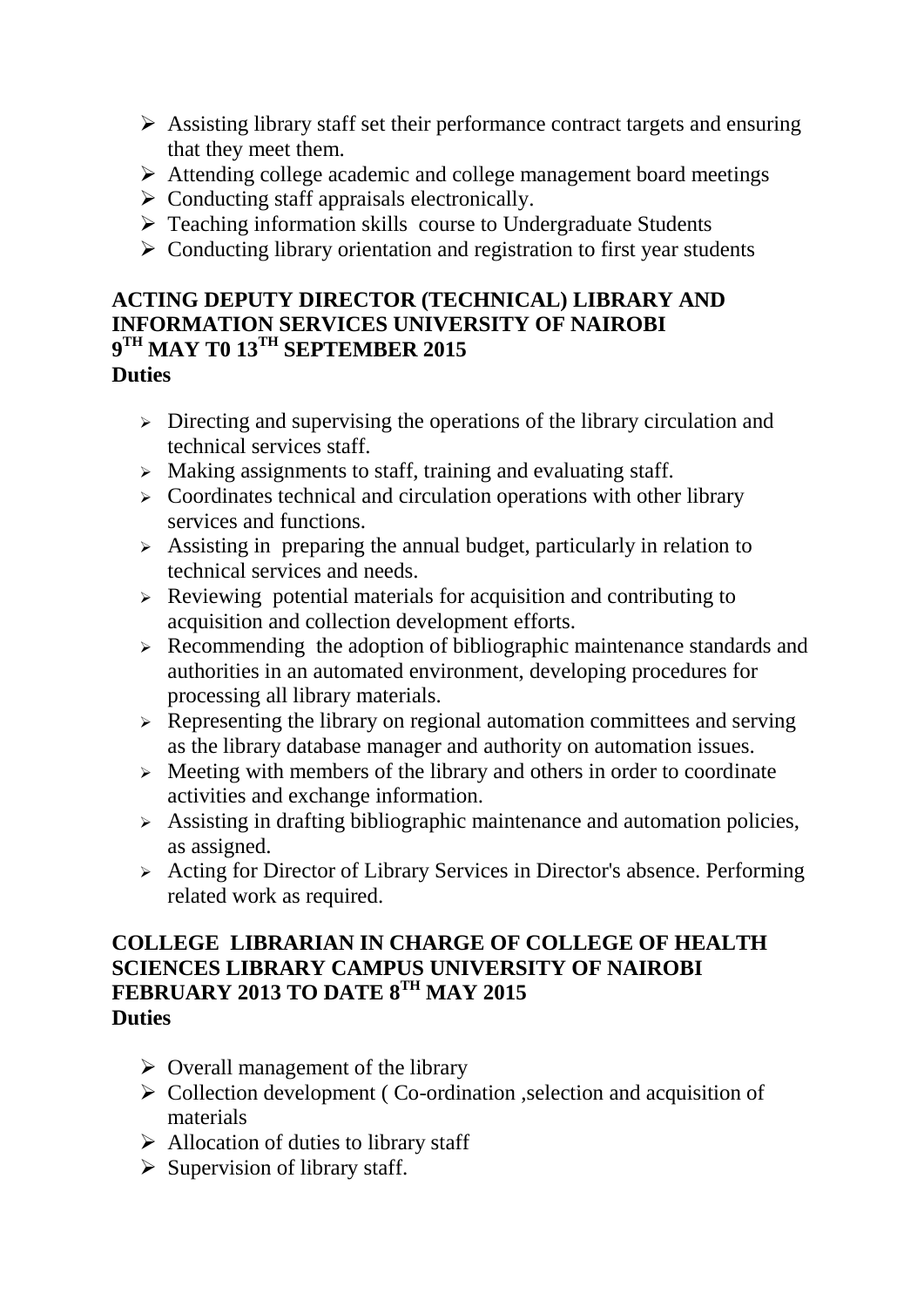- $\triangleright$  Assisting library staff set their performance contract targets and ensuring that they meet them.
- Attending college academic and college management board meetings
- $\triangleright$  Conducting staff appraisals electronically.
- $\triangleright$  Teaching information skills course to Undergraduate Students.
- $\triangleright$  Conducting library orientation and registration to first year students

#### **LIBRARIAN IN CHARGE OF SCHOOL OF LAW LIBRARY, PARKLANDS CAMPUS UNIVERSITY OF NAIROBI FEBRUARY 2008 TO FEBRUARY 2013 Duties**

- $\triangleright$  Overall management of the library
- $\triangleright$  Collection development (Co-ordination, selection and acquisition of materials.
- $\triangleright$  Supervised the setting up of school of Law Libraries in Mombasa and Kisumu Law Campuses
- $\triangleright$  Allocation of duties to library staff
- $\triangleright$  Supervision of library staff.
- $\triangleright$  Assisting library staff set their performance contract targets and ensuring that they meet them.
- $\triangleright$  Attending School academic and management board meetings
- $\triangleright$  Conducting staff appraisals electronically.
- Teaching library skills unit under legal research and writing unit to first year Students.
- $\triangleright$  Conducting library orientation and registration to first year students

#### **ACTING ACQUISITIONS LIBRARIAN APRIL 2007-FEBRUARY 2008 Duties**

- $\triangleright$  In charge of acquisition process for the entire University of Nairobi library.
	- $\triangleright$  Course coordinator, Information skills course and Diploma in Information studies course from January 2006 to February 2008.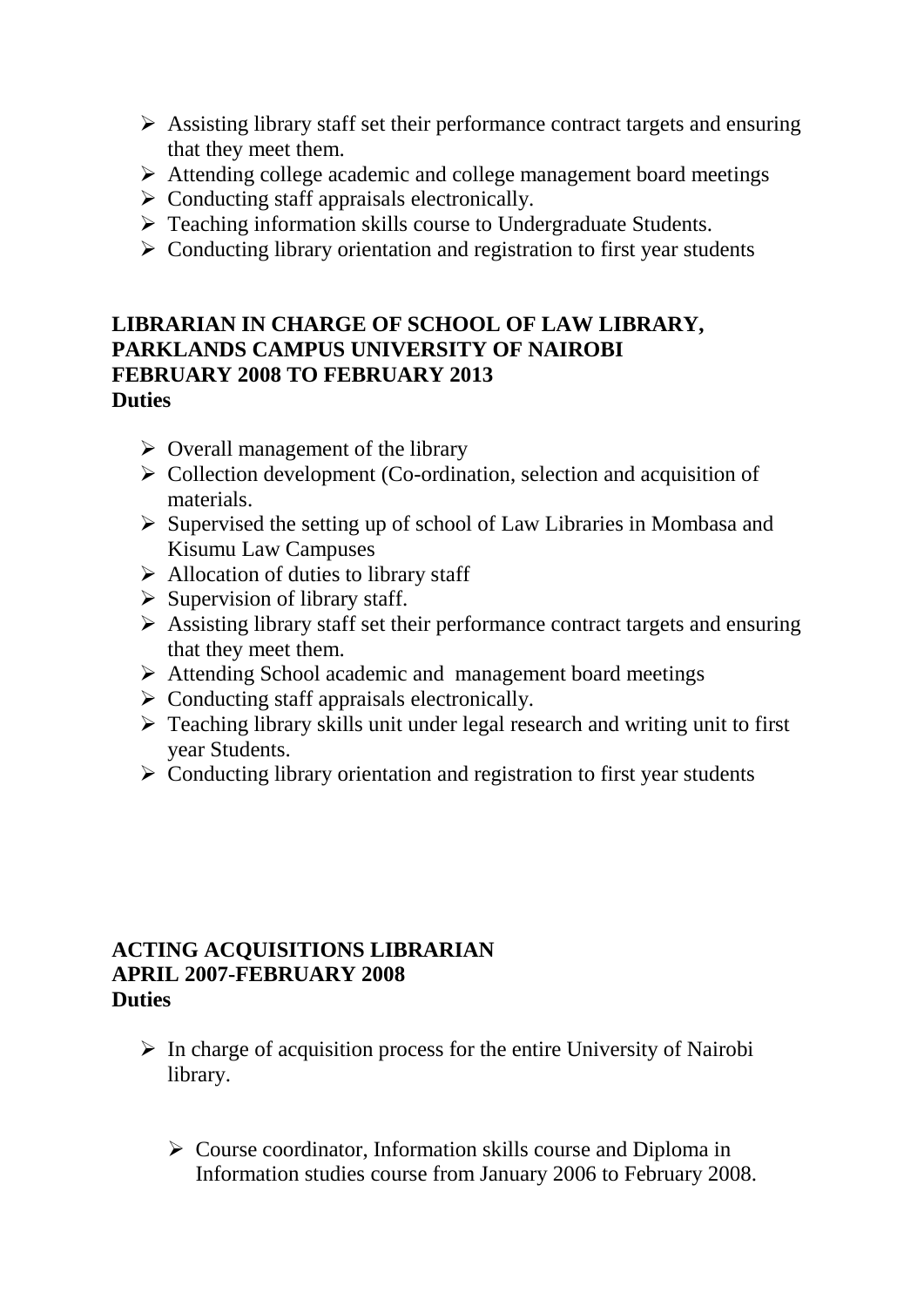- $\triangleright$  Teaching Information skills course as a Unit of Communication skills course.
- Taught Dissemination of information as a unit of the diploma in information studies course from January 2007 to February 2008.
- $\triangleright$  Teaching Management of Libraries and other information centers as a unit of the diploma in information studies course to date.

## **LIBRARIAN ACQUISITIONS SECTION UNIVERSITY OF NAIROBI 14TH JANUARY 2004- APRIL 2007 Duties**

- ▶ Receiving and processing Book order request forms from Chairs of academic departments and Deans of faculties.
- $\triangleright$  Preparing computer generated book order lists for approval by the University Librarian, Vice-Chancellor and the University Tender Committee.

## **ASSISTANT LIBRARIAN**

#### **KIRIRI WOMEN'S UNIVERSITY OF SCIENCE AND TECHNOLOGY SEPTEMBER 2002-DECEMBER 2003. Duties**

 $\triangleright$  Setting up the new University Library.

## **KENYA METHODIST UNIVERSITY OCTOBER 2001-SEPTEMBER 2002 ASSISTANT LIBRARIAN – Technical Services Duties**

 $\triangleright$  In charge of cataloguing and classification

# **LIBRARIAN/DOCUMENTALIST**

## **RUSSIAN HOUSE LIMITED**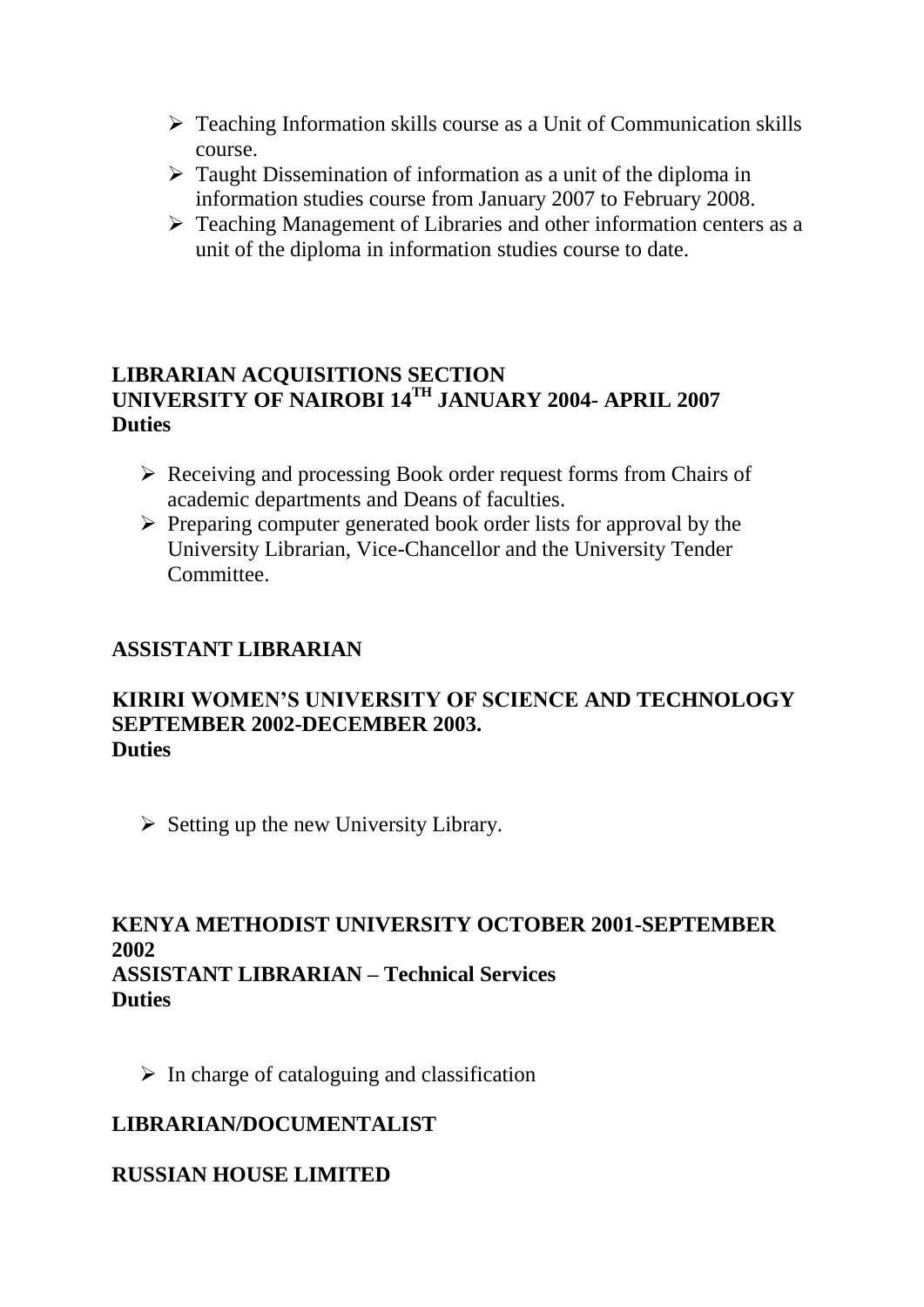## **JUNE 1996 TO SEPTEMBER 1997**

Librarian /Documentalist in charge of all the company's documents.

## **PROFESSIONAL MEMBERSHIPS**

Member of the Kenya library Association

## **PROFESSIONAL EXPERIENCE**

 $20<sup>th</sup>$  -24<sup>th</sup> August 2018 Participated in the 2<sup>nd</sup> International Conference on Information and Knowledge Management held at the Sarova Panafric Hotel in Nairobi, Kenya.

 $22<sup>nd</sup>$  to  $24<sup>th</sup>$  November 2017 Attended the 3<sup>rd</sup> Regional conference on Knowledge Management at The Reef Hotel, Momsasa. I chaired some sessions when Papers were presented and I was called upon to critique them.

 $23<sup>rd</sup>$  to  $25<sup>th</sup>$  November 2016 Attended the  $2<sup>nd</sup>$  Regional conference on Knowledge Management at Boma Nairobi Hotel.

10<sup>th</sup> February 2016 Awarded certificate of Attestation in recognition of role played in partnership for innovative Medical education in Kenya (PRIME-K) by helping the project achieve its goal in enhancing quality medical education and increasing the number of health care workers in Kenya.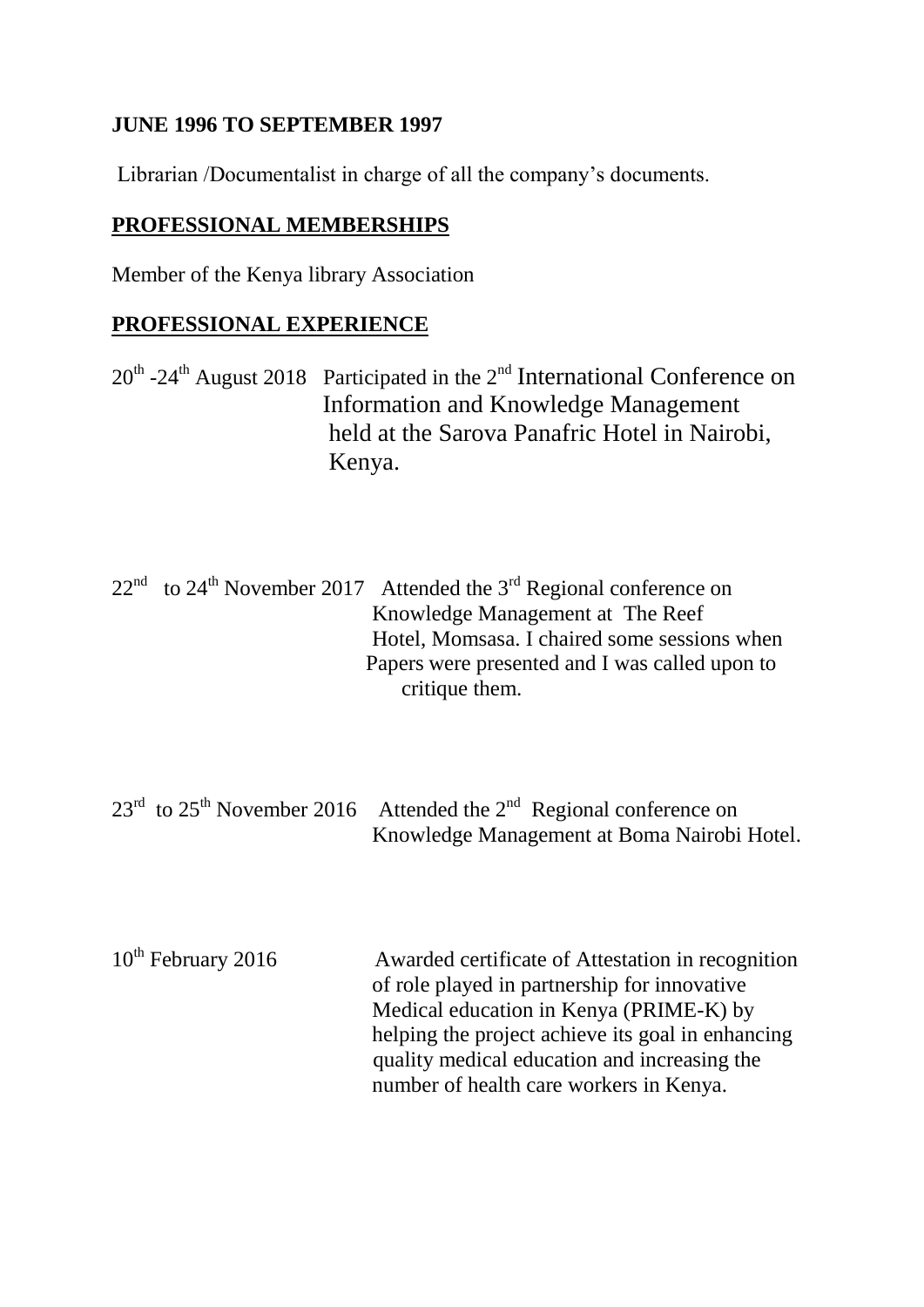| $18th$ to $20th$ November 2015               | Attended the 1 <sup>st</sup> Regional conference on<br>Knowledge Management at Boma Nairobi Hotel<br>I presented paper titled Implementing knowledge<br>Management practices in University Libraries<br>In Kenya.        |
|----------------------------------------------|--------------------------------------------------------------------------------------------------------------------------------------------------------------------------------------------------------------------------|
| 2015                                         | $29th$ -September -1 <sup>st</sup> October: Attended annual refresher training of corruption<br>Prevention committee members and integrity<br>Assurance officers on the performance<br>Contract 12th cycle of corruption |
| $28^{th}$ -30 <sup>th</sup> July 2015        | : Attended Consortium for advanced Research<br>Training in Africa workshop (CARTA) on PhD<br>Grant proposal writing                                                                                                      |
| $9^{th}$ -13 <sup>th</sup> June 2014         | : Attended ISO 9001:2008 Lead Auditors Course<br>University of Nairobi                                                                                                                                                   |
| $5^{\text{th}}$ -8 <sup>th</sup> August 2013 | : Attended 2013 Medical Education Partnership<br>Initiative Symposium on Sharing Innovation,<br>Enhancing sustainability in Uganda, Kampala<br>Serena Hotel.                                                             |
| 8th $-12^{th}$ July 2013                     | : Visited University of Maryland, Baltimore Health<br>Sciences Library in the USA for purposes of<br>Learning about their medical – E-Resources.                                                                         |
| $18th$ -23 <sup>rd</sup> August 2012         | The Southern and Eastern African<br>Regional Centre for women's Law Colloquium<br>in Livingston Zambia.                                                                                                                  |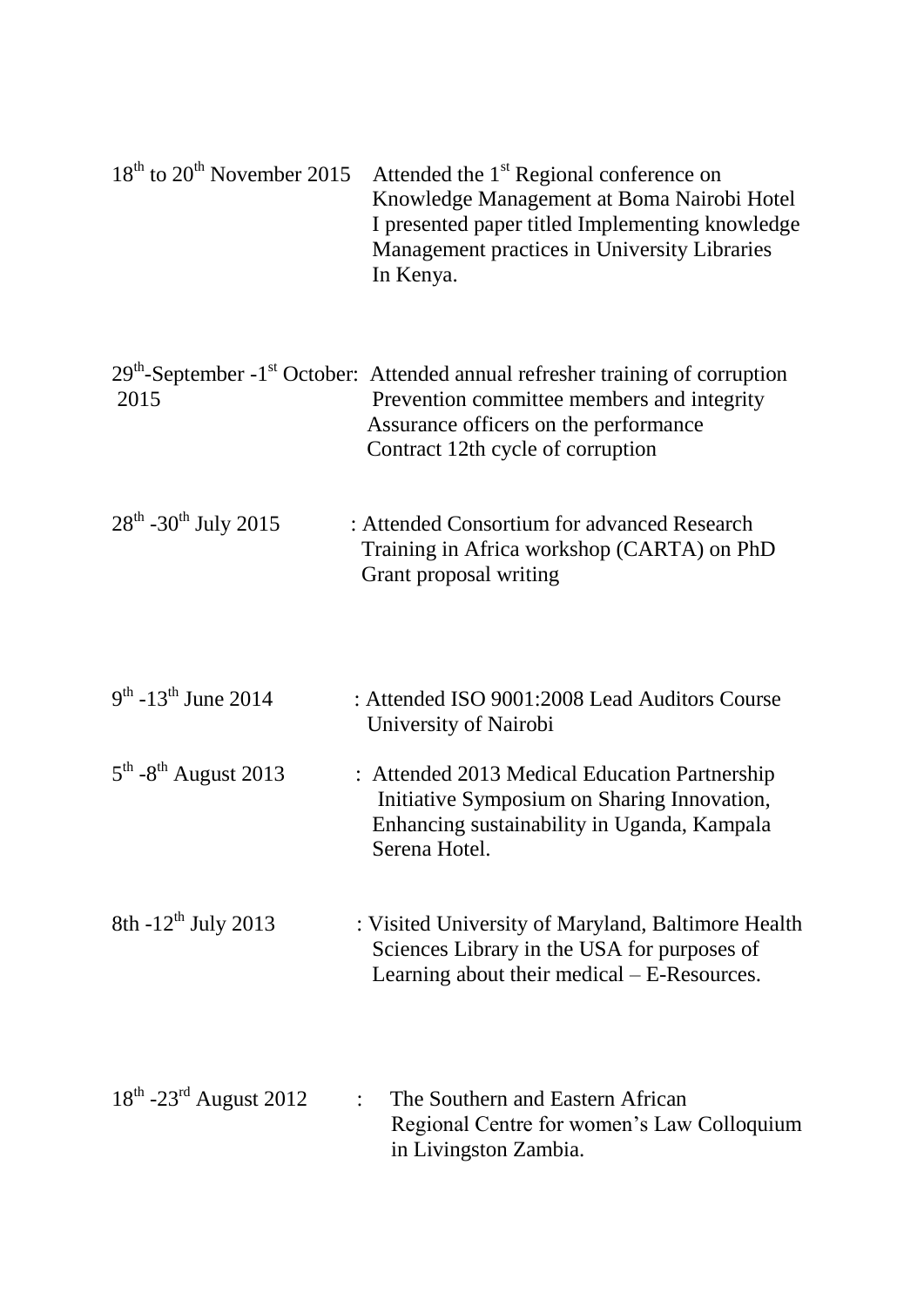| $20th$ March 2012        | : Completed user training course on ISO 9001<br><b>Quality Management System Auditing Using</b><br>Q-Pulse Software.              |
|--------------------------|-----------------------------------------------------------------------------------------------------------------------------------|
| September 2011           | : Attended Course in Research and Grant writing<br>Proposal writing.                                                              |
| $1st$ to $3rd$ June 2011 | : Attended a workshop on performance contracting<br>And records management at Green Hills Hotel<br>Nyeri.                         |
|                          | $21st$ to $24th$ February 2011 : Completed integrity assurance officer's course<br>Conducted by Kenya anti-corruption commission. |

4<sup>th</sup>-8<sup>th</sup> June 2012: Attended the XXth Standing Conference of Eastern, Central and South Africa Library and Information Associations (SCECSAL) 2012 conference at Leico Regency Hotel in Nairobi.

| $2nd$ November 2010                      | : Completed Introduction to Q-Pulse at University<br>Of Nairobi ICT Department                             |
|------------------------------------------|------------------------------------------------------------------------------------------------------------|
| $20^{th}$ -21 <sup>st</sup> May 2010     | : Facilitator - University of Nairobi Senior<br>Library Staff workshop on project Planning<br>& Management |
| $1st$ -8 <sup>th</sup> January 2010      | World Book Fair in New Delhi, India<br>$\ddot{\cdot}$                                                      |
| $11^{th}$ -15 <sup>th</sup> January 2010 | : Refresher Course for Internal quality<br>Auditors (ISO) Merica Hotel Nakuru                              |
| $25th$ to $28th$ August 2009             | : Attended workshop on Project Planning and                                                                |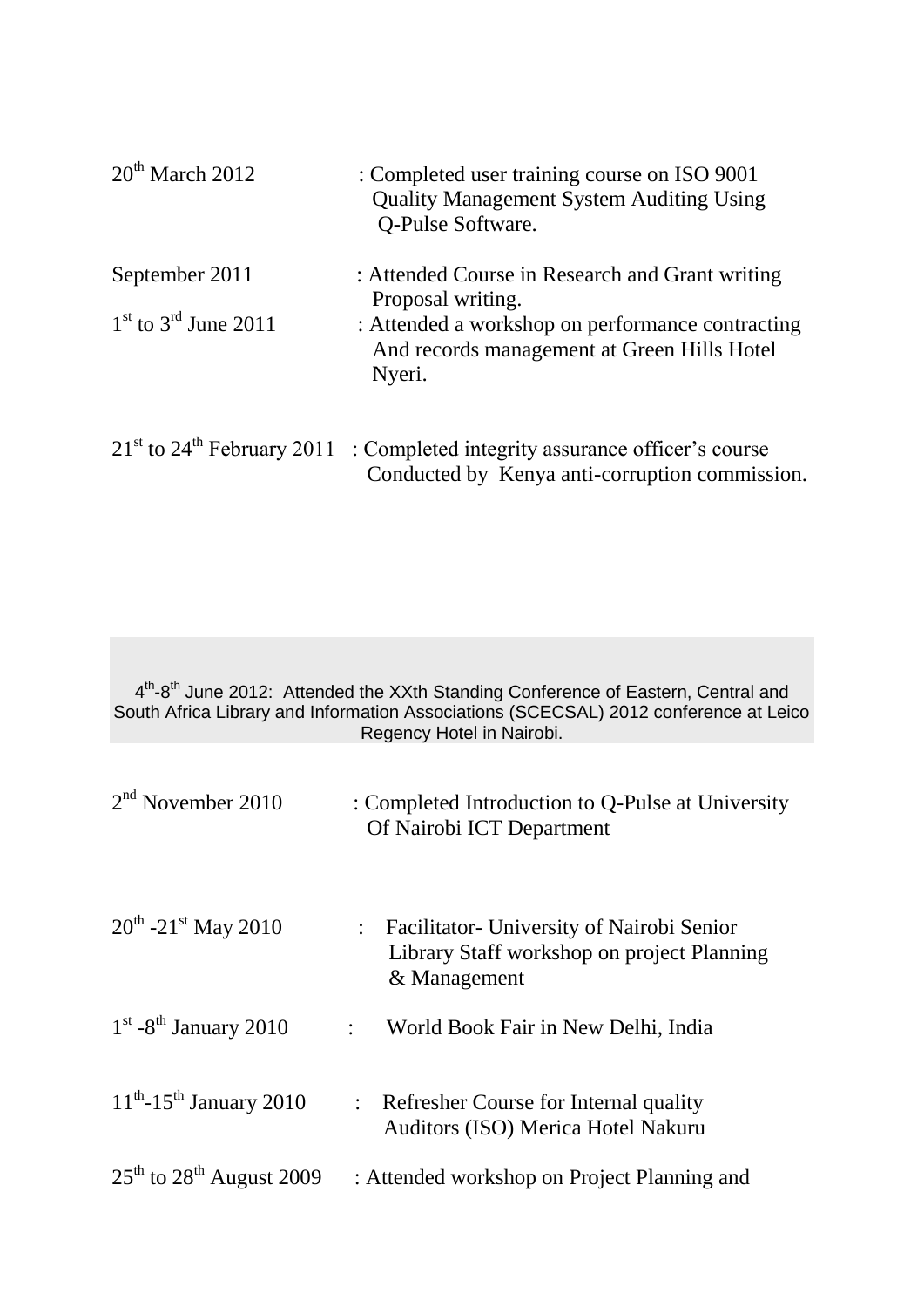|                                                                 | And management for library and information<br>Centers at University of Nairobi                                                                                           |
|-----------------------------------------------------------------|--------------------------------------------------------------------------------------------------------------------------------------------------------------------------|
| $7th$ -10 July 2009                                             | : Internal Quality Auditors workshop (ISO)<br>Morendat Conference Center Naivasha.                                                                                       |
| $16^{th}$ to $17^{th}$ June 2009                                | : Attended workshop on Library Electronic<br>Organized by INASP and University of<br>Nairobi Library.                                                                    |
| February $26th 2009$                                            | : Attend end a course on value added analysis<br>To information gathering and dissemination<br>At the American reference center at the<br>U.S Embassy , Nairobi , Kenya  |
| 3 rd December 2008                                              | : Attended workshop on professional development<br>For library and information professionals<br>At the American reference center at the<br>U.S Embassy , Nairobi , Kenya |
| $23rd$ - $24th$ September 2008:                                 | The Green Stone Library software<br>Workshop organized by UNESCO                                                                                                         |
| 18 <sup>th</sup> -23 <sup>rd</sup> August 2008                  | The Southern and Eastern African<br>Regional Centre for women's Law Colloquium<br>in Zomba, Malawi.                                                                      |
| $23^{\text{rd}}$ - $27^{\text{th}}$ June 2008<br>$\ddot{\cdot}$ | University of Nairobi<br>School of Law Curriculum Review Workshop<br>at Mombasa Beach Hotel                                                                              |
| $15$ <sup>TH</sup> APRIL 2008                                   | University of Nairobi library<br>Department<br>Certificate course in E-Resources $&E-$<br>Mails.                                                                         |
| $2nd$ - 10 <sup>th</sup> February 2008:                         | World book fair in New                                                                                                                                                   |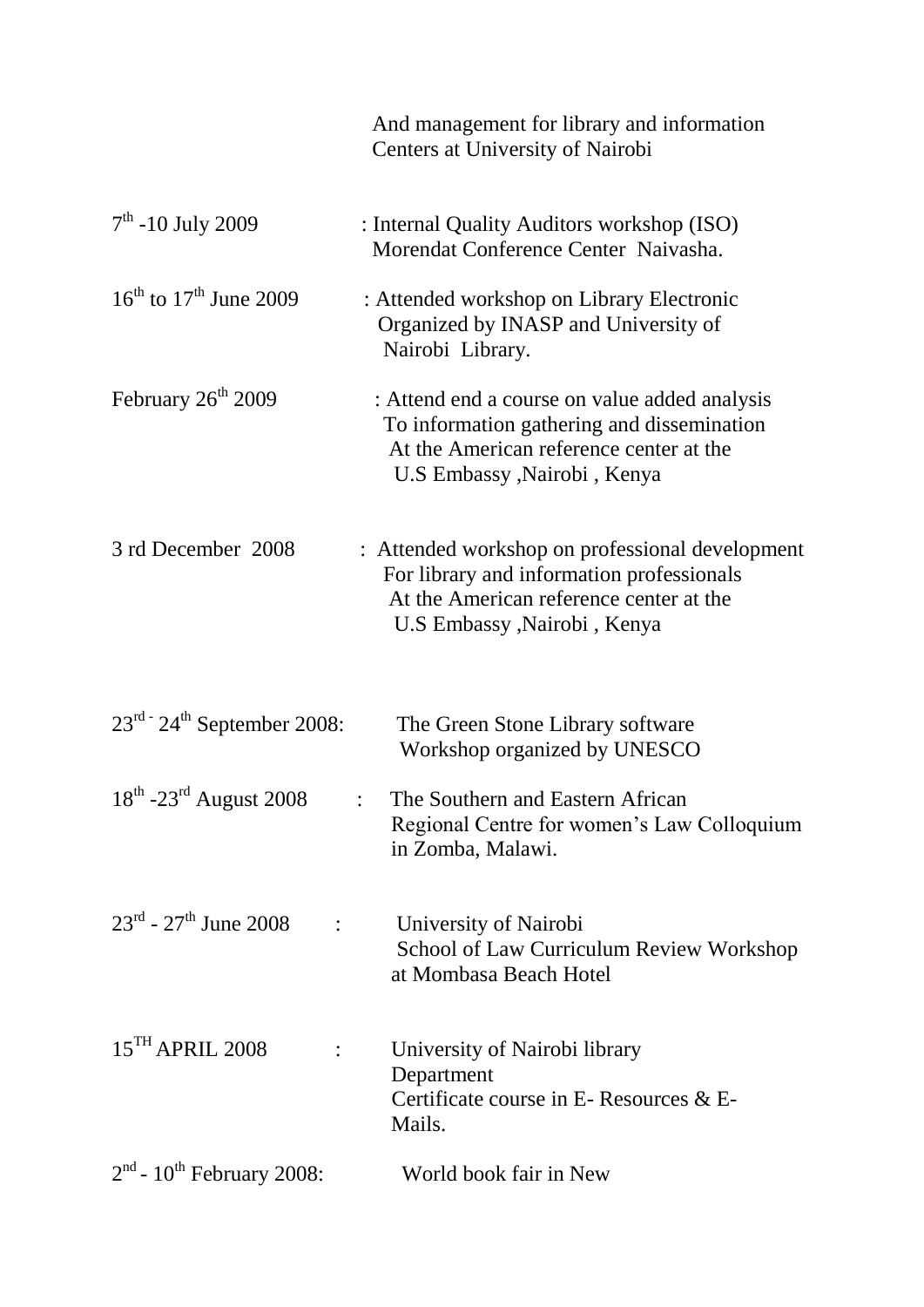#### Delhi, India

| $9^{th}$ - $10^{th}$ May 2007                 | $\sim 10^{-10}$ | International workshop on E-<br>Journal Publishing                                                       |
|-----------------------------------------------|-----------------|----------------------------------------------------------------------------------------------------------|
| $20^{th}$ - $22^{nd}$ March $2007$ :          |                 | Implementation of ISO<br>9001:2000                                                                       |
| $26^{\text{th}}$ - 31 <sup>st</sup> JULY 2004 | $\sim 10^4$     | UNIVERSITY OF NAIROBI LIBRARY<br>DEPARTMENT/INASP Certificate course in<br>Web Page Design and Authoring |

## **PUBLICATIONS**

- 1. PhD Research Proposal: Awareness of knowledge Management and Competencies among library and Information Science Professionals in Kenyan Universities.
- **2. Presented a research paper at the 1<sup>st</sup> Regional conference on Knowledge management** 18<sup>th</sup> -20<sup>th</sup> November 2015 titled: Implementing knowledge Management practices **in University libraries in Kenya.**
- 3. Liyai Hudson and Nyalwal George . Library Guide to women's law publications in University of Nairobi Library ,Malawi, Zomba ,2008

### **REFEREES**

Dr. Maurice Ajuang Owuor

LLB, LLM (Baku) LLD (Moscow) Dean Faculty of Law, Catholic University of Eastern Africa P.O Box 62157 Bogani Rd, Nairobi, Kenya Tel: 0722-709541

Dr.Beatrice Odera Kwach PhD in information Science.UNISA Mphil in Library and Information Studies, University of Aberystwyth